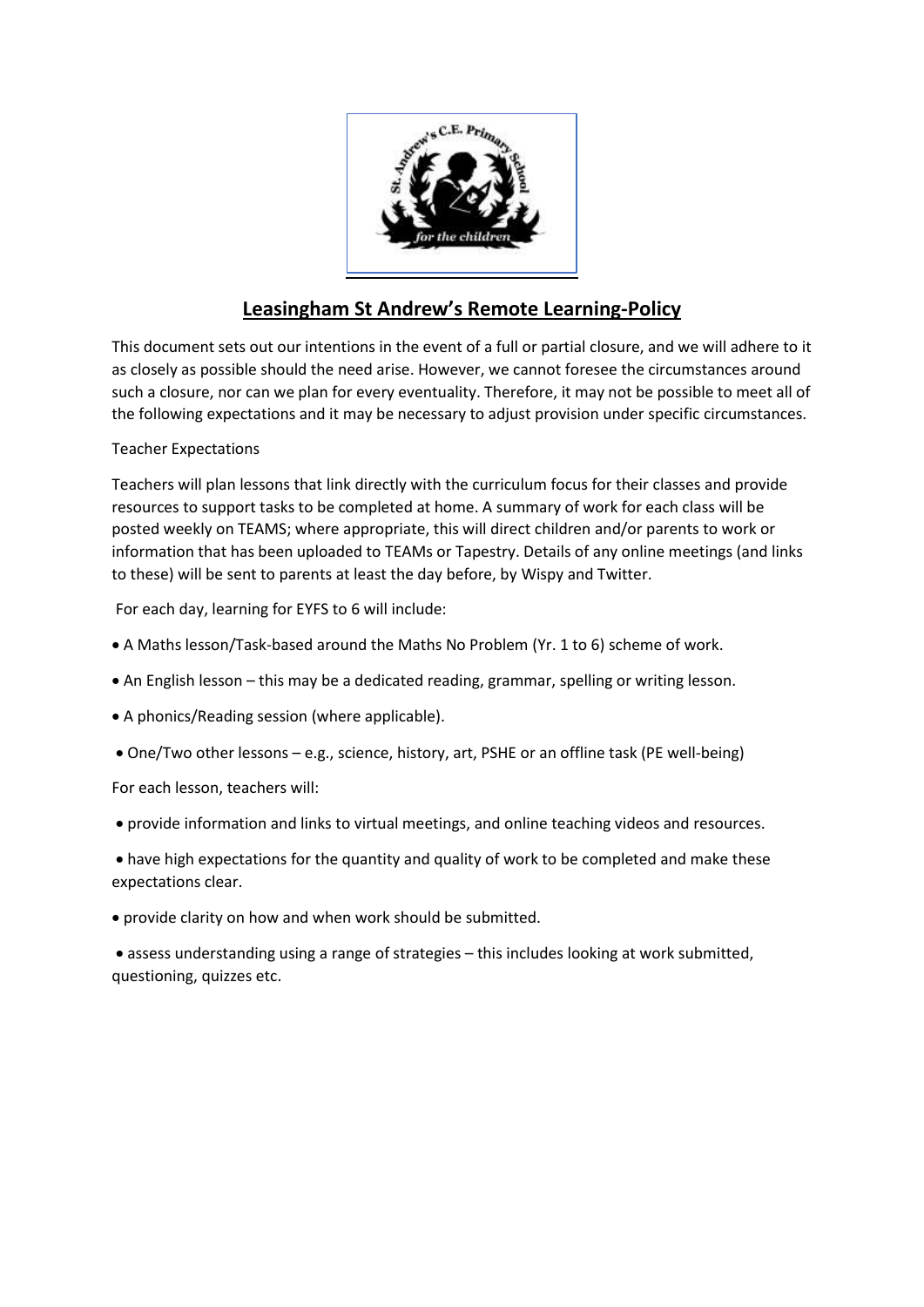In addition, teachers will:

• provide regular opportunities for work to be submitted in maths, English and other subjects where appropriate.

• provide constructive feedback for subjects taught, throughout the week where and when appropriate.

• request work is re-submitted with improvements if expectations are not met.

• lead an online reading workshop weekly – this will focus on a range of reading skills and promote the enjoyment of reading.

• hold at least one online meeting each week as a 'check-in', where the focus will be on wellbeing, sharing news, etc, not academic.

For our Reception children, appropriate activities will also be set daily. Tapestry will be used to share tasks and allow the teacher to comment on any submissions.

#### Teacher Limitations

Whilst we are dedicated to providing the best education and care we can under these unusual circumstances, in the event of a further closure it is important to consider that:

•the closure may be the result of the teacher being unwell; in this case, the teacher will not be expected to set work until they are well enough to do so; the school will strive to provide some form of work for children to complete in the interim.

• some of our teachers have their own children and will therefore face their own challenges working from home.

• it is likely the school will remain open to some children, and teachers will be expected to support this provision on a rota basis in addition to providing remote learning: The wellbeing of all our staff members is important to us, and we may need to adapt provision to ensure teachers' workload remains manageable and acceptable.

• remote learning will never be as effective as face-to-face, differentiated teaching and support, but every effort will be made to provide high-quality education to individual pupils, small groups and the whole class at all times.

## Staff CPD

Teachers must be confident in all aspects of this plan. Much of the technology has recently been introduced to the school and teachers are therefore unfamiliar with it. During the Autumn Term, considerable time will be dedicated to building knowledge and confidence in the use of technology, in particular TEAMs and Tapestry.